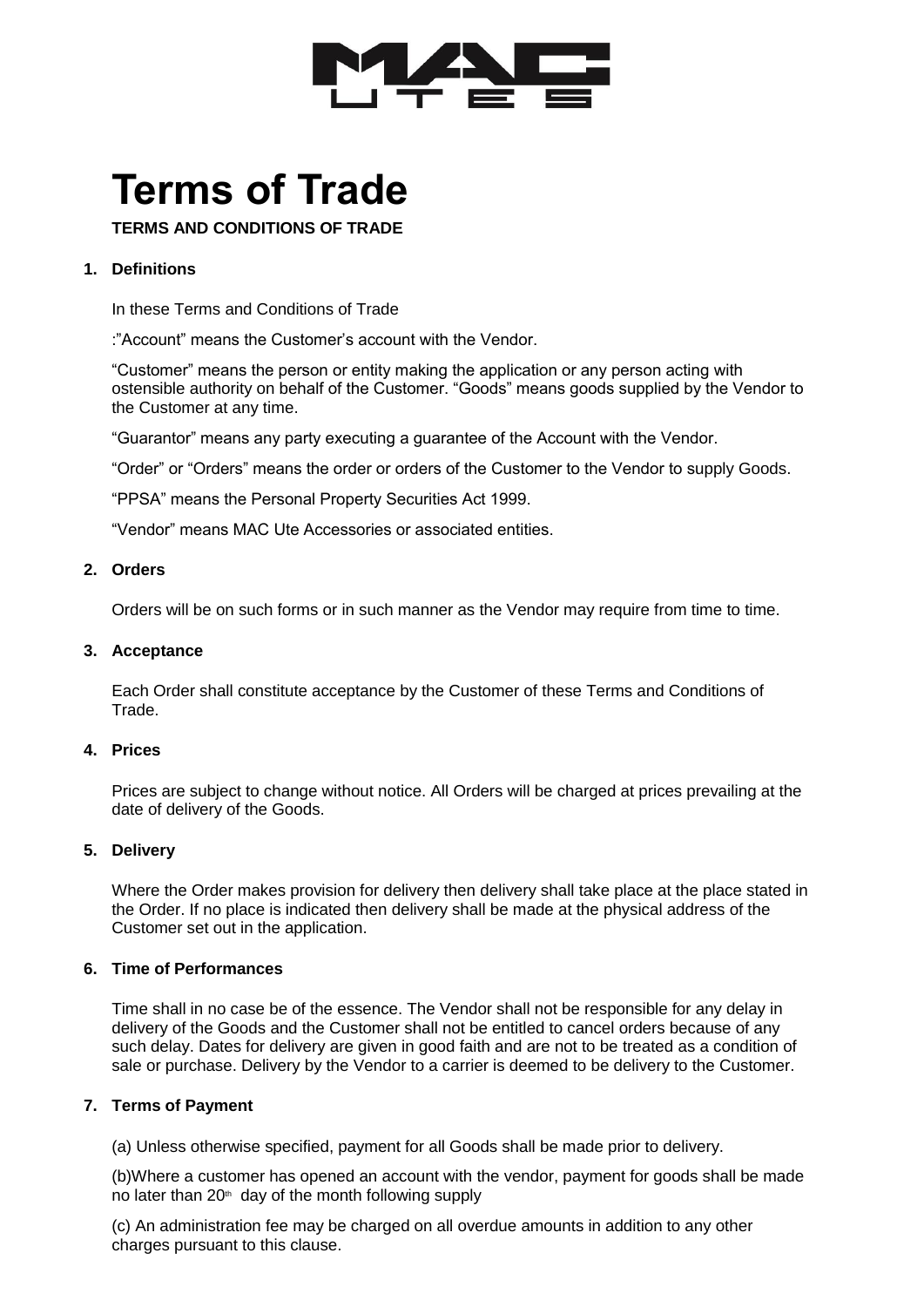(d) Interest will accrue on all amounts overdue at the rate of 2.5% per month and will be calculated on a day by day basis until payment is made In full.

(e) All costs of or Incurred by the Vendor as a result of a default by the Customer including but not limited to administration charges, debt collection costs and legal costs as between solicitor and client shall be payable by the Customer.

(f) If the Customer defaults in any payment or commits any act of bankruptcy or any act which would render It liable to be wound up or If a resolution Is passed or proceedings are filed for the winding up of the Customer or If a receiver Is appointed for all or any assets of the Customer, the Vendor may cancel any Order without prejudice to any other rights it may have and payment for all completed Orders shall Immediately become due.

## **8. Quotation**

Where a quotation is given by the Vendor for the supply of Goods:

(a) unless otherwise agreed the quotation shall be valid for thirty (30) days from the date of issue;

(b) the quotation shall be exclusive of Goods and Services Tax unless specifically stated to the contrary;

(c) the Vendor reserves the right to alter the quotation because of circumstances beyond Its control.

## **9. Errors or Omissions**

Clerical errors or omissions, whether in computation or otherwise In the quotation, acknowledgement or invoice shall be subject to correction.

## **10. Risk**

Where the vendor has arranged freight, risk shall pass to the customer on delivery, otherwise, from the time of dispatch to the Customer by the Vendor, risk In all Goods supplied shall pass to the Customer and any loss, damage or deterioration to the Goods shall be borne by the Customer. The Customer shall notwithstanding any loss, damage or deterioration to the Goods remain liable to pay for the Goods.

## **11. Ownership/General Lien**

(a) The Vendor shall retain ownership of all Goods supplied until It receives payment In full of all amounts owing by the Customer for all Orders.

(b) If any of the Goods are incorporated In or used as material for other goods before payment Is made ownership in the whole of the other goods shall be and remain with the Vendor until payment Is made. The Vendor's Security Interest In the Goods shall continue In the terms of section 82 of the PPSA.

(c) The Vendor shall have a right to stop and retrieve the Goods in transit whether or not ownership has passed.

## **12. Ownership**

Until payment is made by the Customer, the Customer agrees to:

(a) ensure the Goods are readily identifiable at all times as the property of the Vendor;

(b) hold the Goods as trustee for the Vendor and will deal with the Goods for and on behalf of the Vendor (but will not hold the Customer out as an agent to any third parties);

(c) if the Goods are resold, the proceeds of re-sale will belong to the Vendor and the Customer shall keep the proceeds of sale in a separate account for which separate records are kept.

## **13. Merger with Other Goods**

If the Goods are attached, fixed or Incorporated into any property of the Customer, by way of any manufacturing or assembly process by the Customer or any third party or otherwise, title in the products and services shall remain with the Vendor until the Customer has made payment for all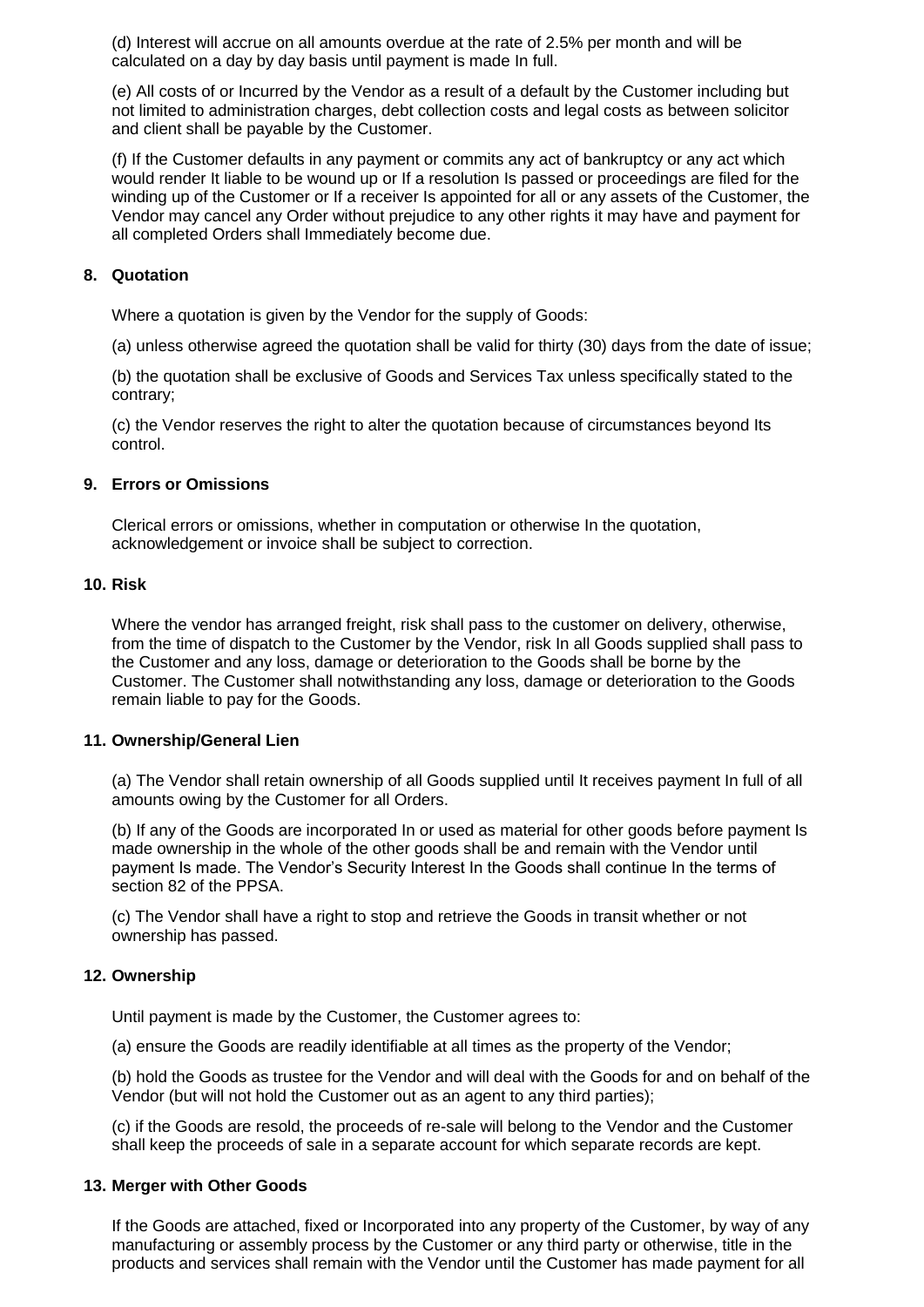Goods and where those Goods are mixed with other property so as to be part of or constituent of any new goods title to those new goods shall be deemed to be assigned to the Vendor as security for the full satisfaction by the Customer of the full amount owing by the Customer to the Vendor.

## **14. Recovery of Goods**

(a) In the event of non-payment or if payment of the Customer's Account is overdue the Vendor shall be entitled without prejudice to any right it has at law or in equity to enter the place where the Goods are stored whether the Customer's premises or property or the premises or property of a third party for the purpose of recovering and taking possession of the Goods supplied.

(b) The Customer warrants to the Vendor that where the Goods are stored on the premises or property of a third party the Customer is acting as agent for the third party and has the full authority of the third party to authorise entry on to the premises or property of the third party for the purpose of recovering the Goods without releasing the Customer from liability.

(c) The Vendor will not be responsible for any damage reasonably caused in the course of removal of Goods supplied either In the possession of the Customer or a third party and the Customer indemnifies the Vendor in respect of damage caused in the removal of the Goods from the property of a third party.

(d) The Vendor may resell the Goods and apply the proceeds towards payment of the Customer's outstanding Account with the Vendor. Any shortfall will remain the liability of the Customer. The Customer Indemnifies the Vendor for all costs and expenses including legal costs as between solicitor and client which the Vendor may incur In recovering the Goods and any monies owed to It.

## **15. Warranties**

(a) Unless otherwise specified, the Vendor gives no warranty express or implied as to the quality, description or fitness for any particular purpose of the Goods.

(b) Where applicable, manufacturer's warranties will attach to the Goods.

(c) Where Goods supplied are defective in terms of any condition warranty or guarantee or otherwise do not conform to the Order, the Vendor will at its discretion replace or repair any faulty Goods or pay the Cost of replacing them, but only If a claim Is made by the Customer within seven days of delivery of the Goods time being of the essence.

## **16. Compliance**

The Customer shall be solely responsible for obtaining any necessary permits under and for compliance with all legislation, regulations, bylaws or rules having the force of law in connection with the installation and operation of the Goods.

# **17. Cancellation**

The Customer shall not be entitled to cancel an Order other than as allowed pursuant to these Terms and Conditions of Trade.

## **18. Returns**

- 19. a) The Customer shall not be entitled to return the Goods or Cancel an Order other than as allowed pursuant to these Terms and Conditions of Trade.
- 20. b) Faulty or wrongly supplied goods see ci 15(c).
- 21. c) Goods correctly supplied cannot be returned without the prior consent of the Vendor, and a restocking fee may be charged. No credit will be allowed for goods returned In dirty or damaged condition or not in original undamaged packaging.
- 22. Personal Property Securities Act 1999

(a) The Customer hereby acknowledges that these Terms and Conditions of Trade constitute a security agreement which creates a security interest in favour of the Vendor in all Goods previously supplied by the Vendor to the Customer (If any) and all after-acquired Goods supplied by the Vendor to the Customer (or for the Customer's account) to secure the payment from time to time and at a time, Including future advances. The Customer agrees to grant a "Purchase Money Security Interest" to the Vendor, as that term Is defined in the PPSA.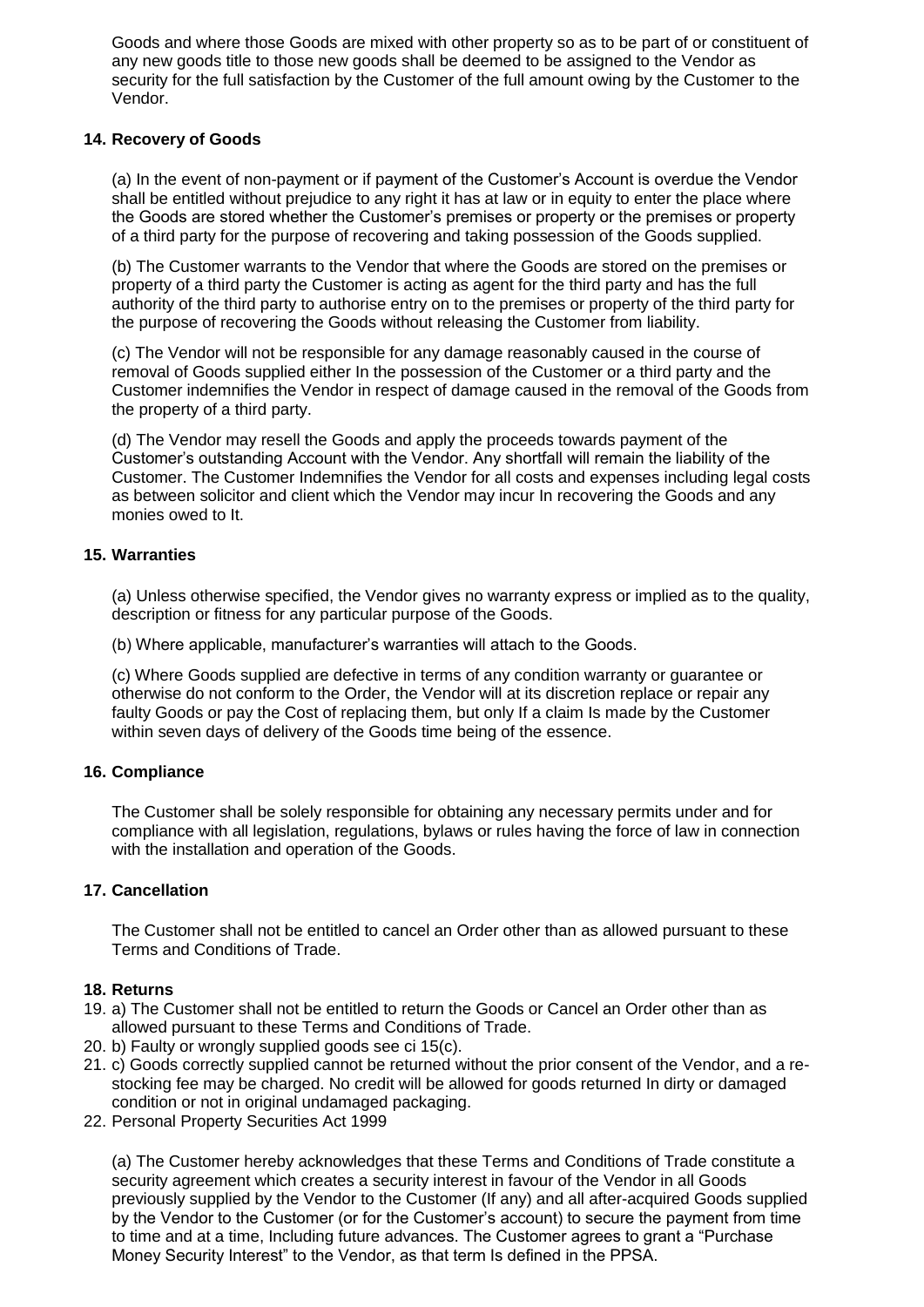(b) The Customer acknowledges and agrees that by assenting to these terms the Customer grants a security Interest (by virtue of the retention of title clause in these Terms and Conditions of Trade) to the Vendor and all Goods previously supplied by the Vendor to the Customer (if any) and all after-acquired Goods supplied by the Vendor to the Customer (or for the Customer's account) and these terms shall apply notwithstanding anything express or Implied to the contrary contained In the Customer's purchase order.

(c) The Customer undertakes to:

(I) sign any further documents and/or provide any further information (which information the Customer warrants to be complete, accurate and up-to-date in all respects) which the Vendor may reasonably require to enable registration of a financing statement or financing change statement on the Personal Property Securities Register ("PPSR');

(ii) not register a financing change statement as defined in section 135 of the PPSA or make a demand to alter the financing statement pursuant to section 162 of the PPSA in respect of the Goods without the prior written consent of the Vendor;

(iii) give the Vendor not less than 14 days prior written notice of any proposed change in the Customer's name and/or any other changes in the Customer's details (including but not limited to changes in the Customer's address, facsimile number, email address, trading name or business practice);

(iv) be responsible for the full costs incurred by the Vendor (Including actual legal fees and disbursements on a solicitor and client basis) In obtaining an order pursuant to section 167 of the PPSA.

(v) The Customer waives any rights it may have under sections 116, 119, 120(2), 121, 125, 126, 127, 129, 131 and 132 of the PPSA upon enforcement.

(d) Pursuant to section 148 of the PPSA, unless otherwise agreed to In writing by the Vendor, the Customer waives the right to receive the verification statement in respect of any financing statement or financing change statement relating to the security interest.

(e) To the maximum extent permitted by law, the Customer waives its rights and, with the Vendor's agreement, contracts out of its rights under sections referred to in sections 107(2), 8(e) and (g) to (I) of the PPSA.

(f) The Customer agrees that nothing in section 113,  $114(1)(a)$ ,  $117(1)(c)$ , 133 and 134 of the PPSA shall apply to these terms, and, with the Vendor's agreement, contracts out of such sections.

(g) The Customer and the Vendor agree that section 109(1) of the PPSA is contracted Out of in respect of particular Goods if and only for as long as the Vendor Is not the secured party with priority over all other secured parties In respect of those Goods;

(h) the Customer agrees that immediately on request by the Vendor the Customer will procure from any persons considered by the Vendor to be relevant to Its security position such agreement and waivers as the Vendor may at any time require.

## **20. Events of Default**

All payments shall become immediately due to the Vendor and the Vendor may at its option suspend or terminate these Terms and Conditions of Trade and/or exercise any of the remedies available to It under these Terms and Conditions of Trade In the event that

(a) a receiver is appointed over any of the assets or undertaking of the Customer;

(b) an application for the appointment of a liquidator is filed against the Customer which remains unsatisfied for a period of 10 days, or any of the conditions necessary to render the Customer liable to have a liquidator exist, or a liquidator is appointed;

(c) the Customer goes Into voluntary liquidation, amalgamates with another company or acquires Its own shares in accordance with the Companies Act 1993;

(d) the Customer suspends payments to its creditors or makes or attempts to make an arrangement or Composition or scheme with Its creditors; or

(e) the Customer becomes insolvent within the meaning of the Insolvency Act 1967 or is, becomes, or Is presumed to be unable to pay Its debts as they fall due as defined in section 287 of the Companies Act 1993 or section 261 of the Companies Act 1955; or commits any act of bankruptcy.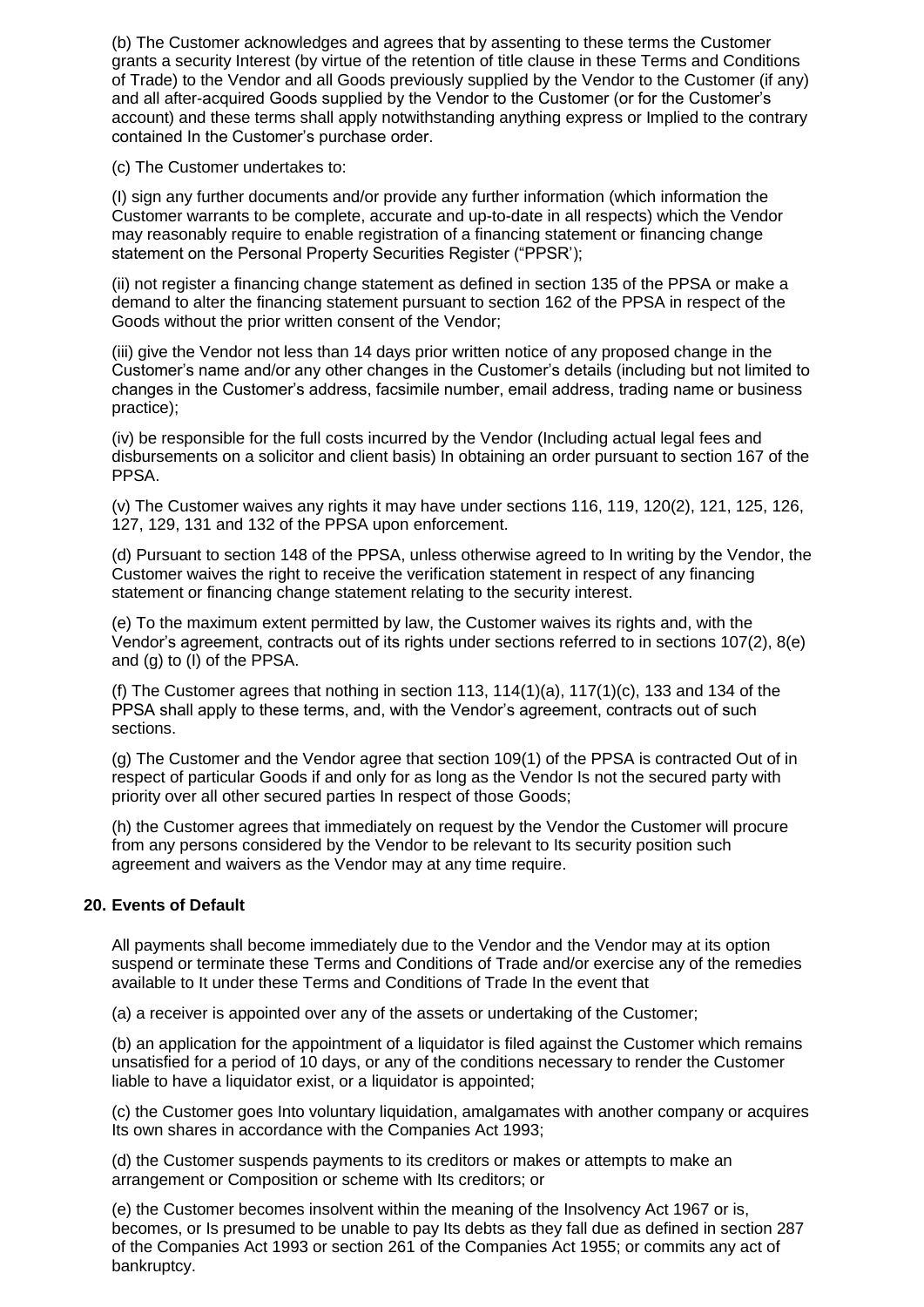## **21. Authority to Sell Goods Supplied**

Notwithstanding that title In all Goods is retained by the Vendor, the Customer Is authorised to sell the Goods In the ordinary course of business provided that the authority may be removed by written notice if the Vendor considers the credit of the Customer to be unsatisfactory or If the Customer is in default In the performance of its obligations to the Vendor and shall be deemed automatically revoked If the Customer commits any act of bankruptcy or any act which would render it liable to be wound up or if a resolution is passed or proceedings are filed for the winding up of the Customer or a receiver Is appointed for all or any assets of the Customer.

## **22. Sale of Goods Supplied**

(a) Where Goods in respect of which property has not passed to the Customer are sold by the Customer in the ordinary course of business, the book debt created on the sale and the proceeds of sale when received shall be held by the Customer for the Vendor In terms of section 45 of the PPSA.

(b) Where any proceeds of sale are placed in the Customer's bank account the funds In the Customer's bank account shall be deemed to be held on trust for the Vendor to the extent of proceeds of sale.

(c) Where any payments are made from the Customer's bank account otherwise than to the Vendor payment shall be deemed to have been made from all other funds in the Customer's bank account and not from funds held on trust for the Vendor.

(d) The trust obligation imposed by this clause and the Vendor's entitlements under the PPSA shall continue for so long as the Vendor Is unpaid for all Goods supplied to the Customer.

## **23. Security Interest**

The Customer gives the Vendor a Security Interest In all of the Customer's present and afteracquired property In which Goods or materials supplied or financed by the Vendor have been attached or incorporated.

## **24. Liability**

(a) The Vendor's liability to the Customer shall be limited to the value of the Order supplied.

(b) The guarantees contained in the Consumer Guarantees Act 1993 are excluded where the Customer acquires goods from the Vendor for business purposes in terms of Sections 2 & 43 of that Act.

(c) The Sale of Goods Act 1908, the Fair Trading Act 1986 and other statutes may imply warranties or conditions or impose obligations upon the Vendor which cannot by law (or which can only to a limited extent by law) be excluded or modified. In respect of any such implied warranties, conditions or terms imposed on the Vendor the Vendor's liability shall, where it is allowed, be excluded or if not able to be excluded only apply to the minimum extent required by the relevant statute.

(d) Except as otherwise provided above the Vendor shall not be liable for any loss or damage of any kind whatsoever, arising from the supply of Goods by the Vendor to the Customer including Consequential loss whether suffered or incurred by the Customer or another person and whether in contract or tort (including negligence) or otherwise and irrespective of whether such loss or damage arises directly or indirectly from Goods provided by the Vendor to the Customer.

## **25. Suitability of Goods**

The Customer must satisfy itself that the Goods as ordered are fit and suitable for the purpose for which they are required. The Vendor makes no warranties or representation and expressly negates any implied or expressed condition that the Goods will be suitable for a particular purpose or use for which the Customer may use them. The Customer accepts all risk and responsibility for consequences arising from the use of the Goods whether singularly or in combination with other Goods.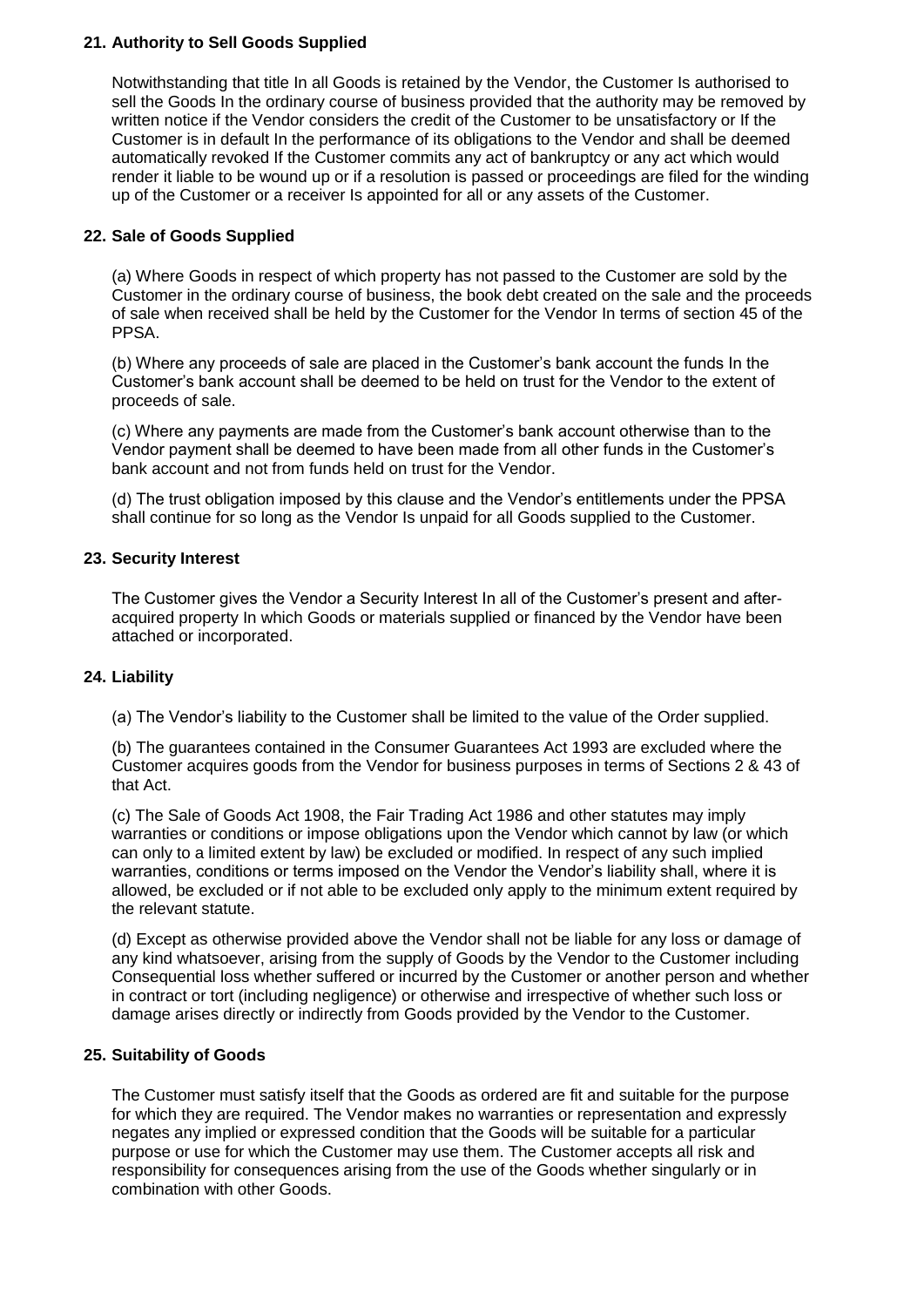#### **26. Dimensions and Specifications**

Dimensions and specifications contained or referred to in any Order, catalogues, brochure or other publications maintained or issued by the Vendor are estimates only.

## **27. Assignment**

(a) The Customer shall not assign all or any of its rights or obligations under this contract without the written consent of the Vendor.

(b) The Vendor is entitled at any time to assign to any other party all or any part of a debt which is owing to the Vendor.

#### **28. Disputes**

(a) In the event of any dispute arising between the Vendor and the Customer, such dispute shall in the first instance be referred to mediation for resolution.

(b) In the event that resolution by mediation is not achieved to the satisfaction of both parties within 30 days of referral to mediation, either party may then take legal action to resolve the dispute.

(c) Nothing in this clause prevents the Vendor from taking legal action to enforce payment of any debt due, nor where required to seek interlocutory or injunctive relief.

#### **29. Notices**

All notices required or committed under these Terms of Trade are to be served as provided in section 152 of the Property Law Act 1952, or by facsimile, in which case notice Is deemed to be given the day after sending.

#### **30. Validity**

If any provision of this contract shall be invalid, void or illegal or unenforceable the validity existence, legality and enforceability of the remaining provisions shall not be affected, prejudiced or impaired.

#### **31. Changes of General Terms and Conditions**

(a) The Vendor may at any time refuse an order by the Customer or decline to approve any application by the Customer for any reason whatsoever.

(b) The existence of an account by the Customer with the Vendor does not automatically entitle the Customer to credit in the future.

(c) Failure by the Vendor to enforce any of the terms and conditions Contained in these Terms and Conditions of Trade shall not be deemed to be a waiver of any of the rights or obligations the Vendor has under these Terms and Conditions of Trade.

(d) The Vendor may from time to time by written notice to the Customer amend, add to or repeal the trading conditions covered by this Agreement or may substitute any fresh trading conditions and such amendment, addition or substitute trading conditions shall be binding on the Customer fourteen days after the date of delivery of the notice.

## **32. Force Majeure**

Neither the Vendor nor the Customer will be liable to the other for any breach of this Agreement by any extraordinary occurrences which are beyond the reasonable control of the party in question.

#### **33. Entire Agreement**

These Terms and Conditions of Trade constitute the entire agreement and supersede and extinguish all prior agreements and understandings between the Vendor and the Customer.